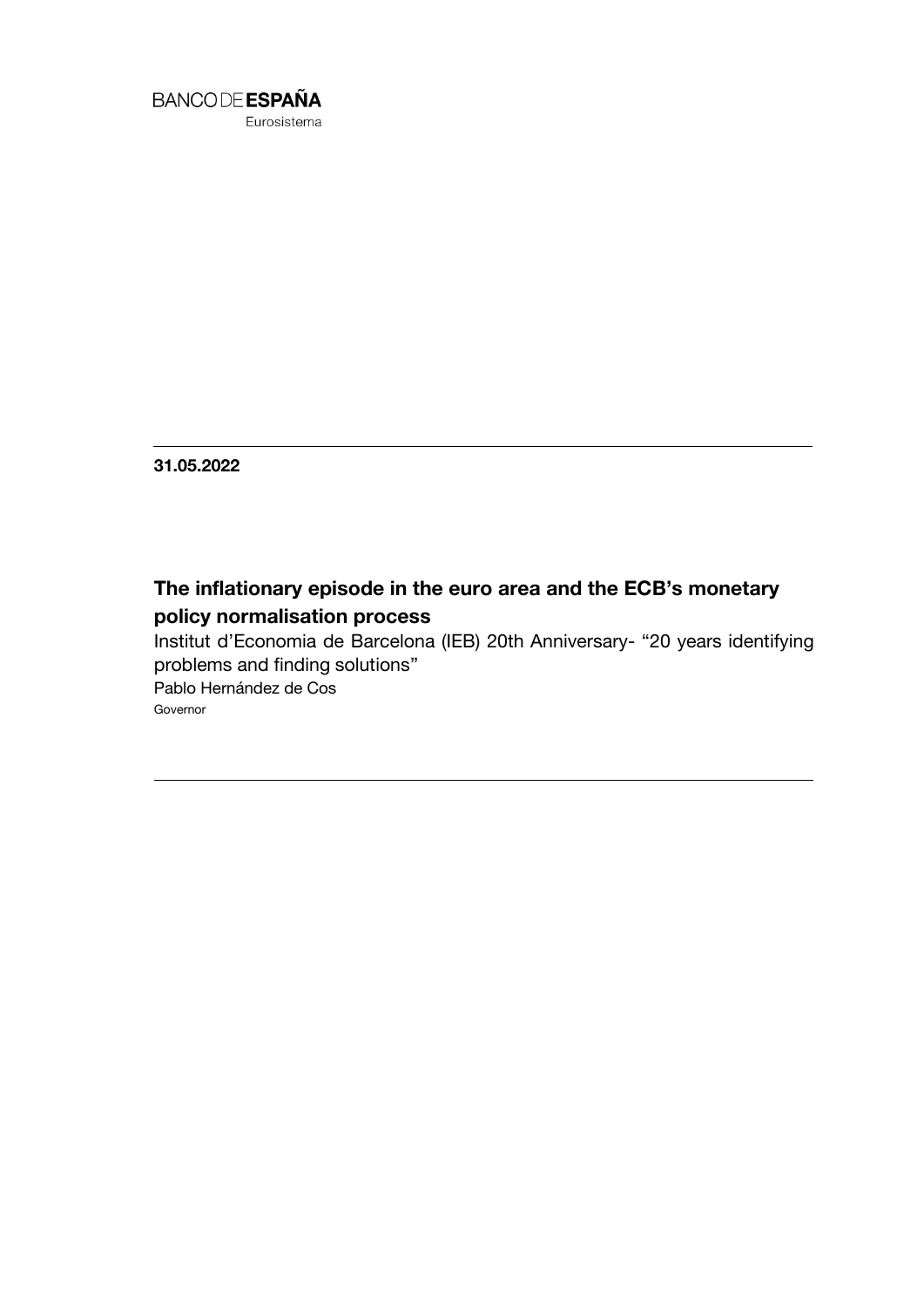Good afternoon. Let me begin by thanking the organisers of this event, l'Institut d'Economia de Barcelona, for their kind invitation.

Unfortunately, the war in Ukraine and the suffering of the Ukrainian people are dragging on. The economic implications of the conflict are very uncertain but they will probably be far reaching. We are already bearing some of the more immediate consequences, such as an intensification of the high inflation episode and a weaker post-pandemic economic recovery.

Against this backdrop, I will devote my address to the current inflationary episode and the ECB's monetary policy response.



## **The causes of the rise in inflation**

Inflation rose significantly in 2021 worldwide and accelerated further in early 2022. Moreover, this surge is proving to be more persistent than initially expected.

In the euro area, inflation surpassed 6% in the first quarter of 2022, exceeding the 4.1% rate projected by Eurosystem staff last December. In May, inflation reached 8.1%, practically twice as high as its previous peak in July 2008.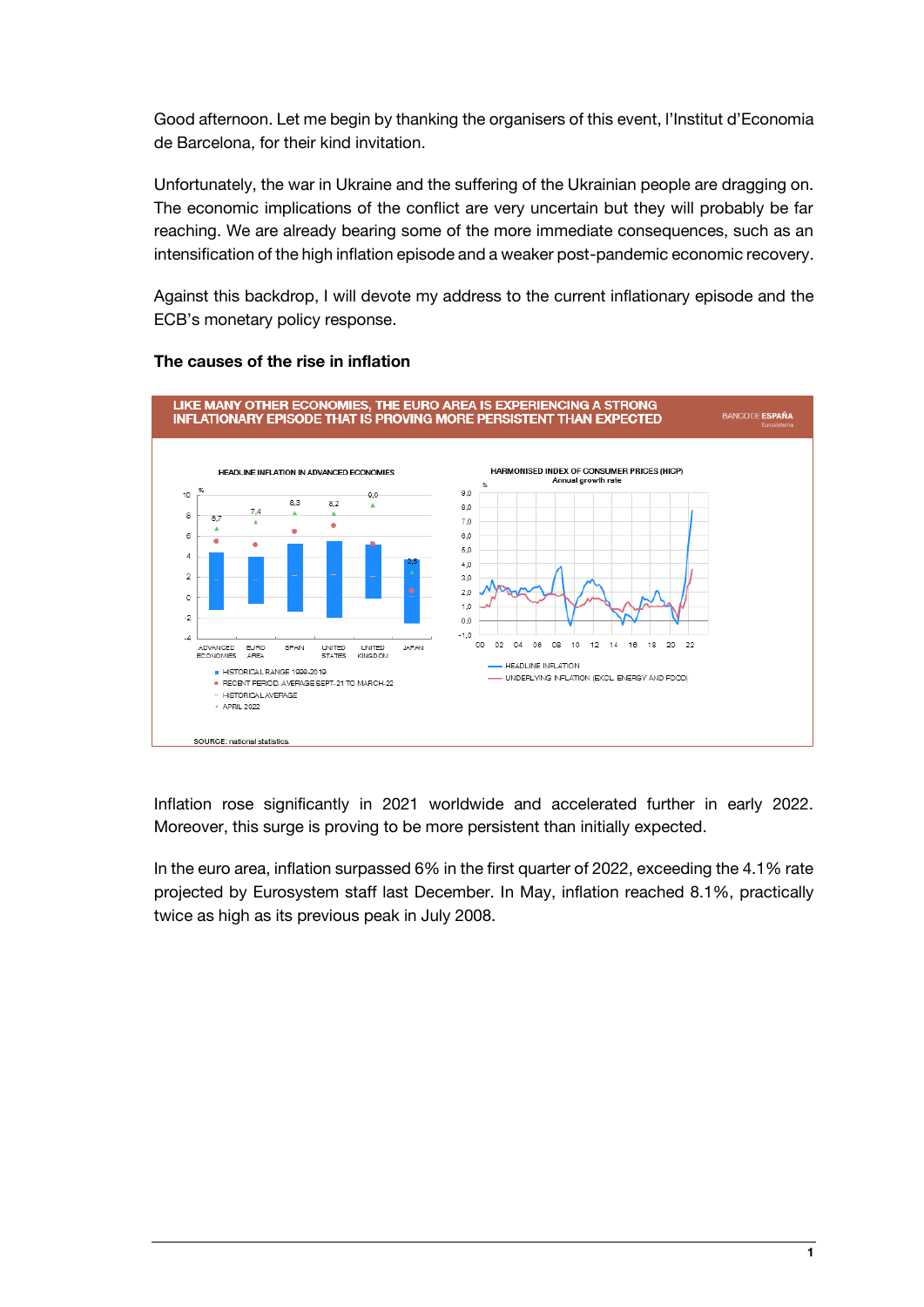

The underlying causes of this increase include, first, the rapid recovery in demand following the removal of the restrictions to contain the pandemic in an environment characterised by production constraints.

Second, commodity prices have risen sharply on international markets. In particular, energy prices have been affected by a decrease in the supply of gas for geopolitical reasons and a lack of infrastructure maintenance during confinement. The gradual reduction of investment in fossil fuel extraction as a result of green policies in recent years has also affected energy prices. These strains have increased drastically in 2022 with the invasion of Ukraine by Russia and have spread to food.

| <b>CUMULATIVE CHANGES TO PRICE LEVELS SINCE THE ONSET OF THE PANDEMIC</b>                                                              |                      |                     |                     | <b>BANCODE ESPAÑA</b><br>Eurosistema |
|----------------------------------------------------------------------------------------------------------------------------------------|----------------------|---------------------|---------------------|--------------------------------------|
|                                                                                                                                        |                      |                     |                     |                                      |
|                                                                                                                                        | <b>UNITED STATES</b> | <b>EURO AREA</b>    | <b>SPAIN</b>        |                                      |
|                                                                                                                                        | Apr-2022 / Jan-2020  | Apr 2022 / Jan-2020 | Apr-2022 / Jan-2020 |                                      |
| <b>Headline CPI</b>                                                                                                                    | 12.1                 | 10.3                | 11.4                |                                      |
| Food                                                                                                                                   | 14.4                 | 8.9                 | 11.4                |                                      |
| Energy                                                                                                                                 | 40.1                 | 37.5                | 37.0                |                                      |
| Non-energy industrial goods                                                                                                            | 14.6                 | 8.1                 | 9.9                 |                                      |
| <b>Services</b>                                                                                                                        | 7.5                  | 5.8                 | 5.1                 |                                      |
| Memorandum item:                                                                                                                       |                      |                     |                     |                                      |
| CPI excl. energy and food                                                                                                              | 9.3                  | 6.6                 | 6.8                 |                                      |
|                                                                                                                                        |                      |                     |                     |                                      |
| SOURCES: Eurostat and US Bureau of Labor Statistics.                                                                                   |                      |                     |                     |                                      |
| (") Data from the consumer price index for the United States and from harmonised index of consumer prices for Spain and the euro area. |                      |                     |                     |                                      |

Third, the recovery of supply has also been delayed by the emergence of bottlenecks. The speed with which demand has recovered, and higher goods consumption as a result of the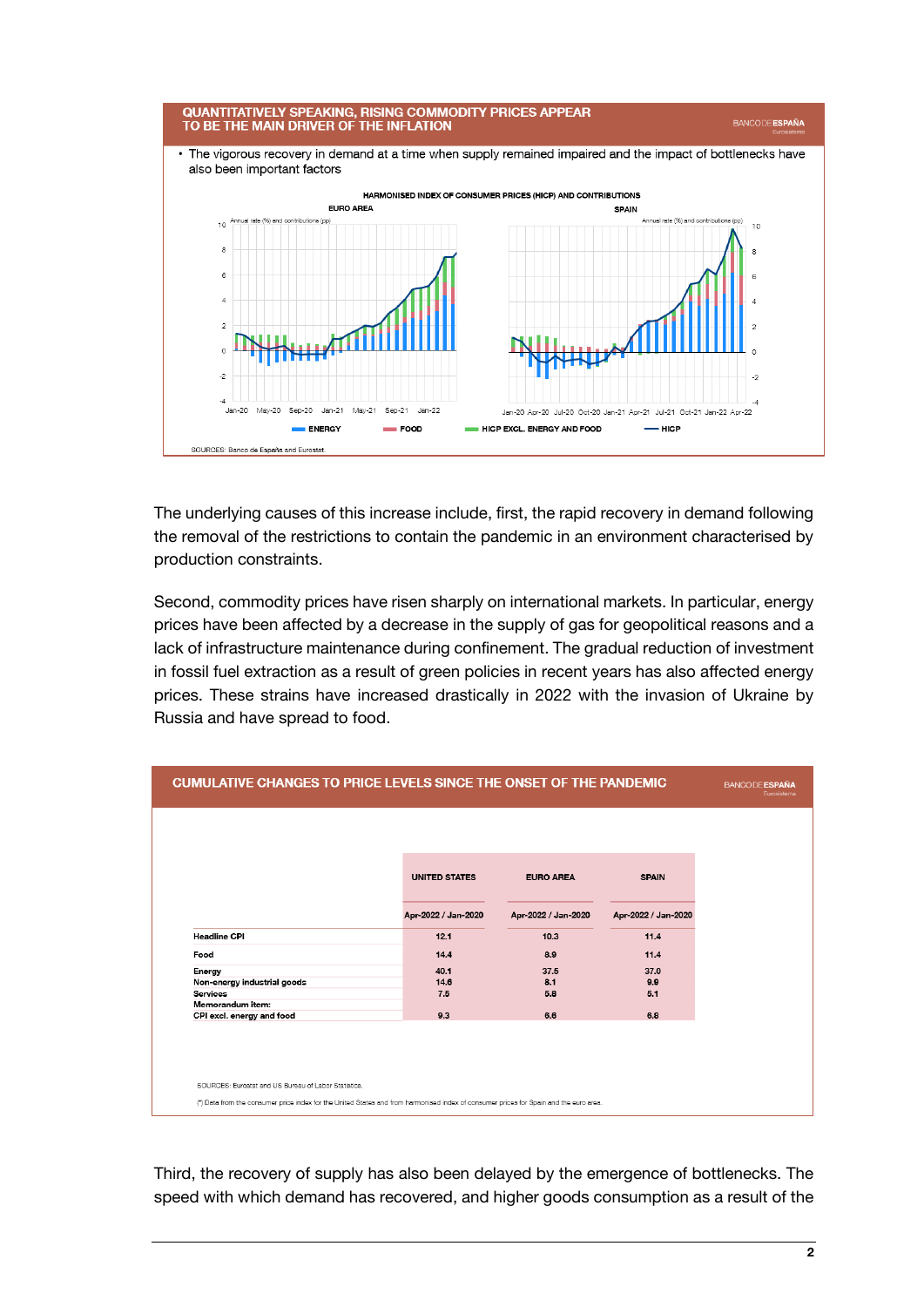pandemic, have put excessive strains on global production chains, which were still affected in 2021 by the pandemic restrictions. This has led to input supply problems in industries such as semi-conductors, plastics, wood and industrial metals, which have been compounded by serious disruptions in goods transport.



#### **The unevenness of the rise in inflation across countries**

Despite the importance of global factors, the impact of the current inflationary episode on the main world economies has been uneven. The variation in the extent of the rise in inflation reflects various idiosyncratic factors that differ in nature, such as the differing speed of the recovery in demand in each region. It also reflects other factors related to the composition of the consumption basket, productive specialisation, positioning in global and regional production chains, labour market slack, the anchoring of expectations and exchange rate fluctuations.

Indeed, demand has been particularly vigorous in the United States, which has resulted in more intense and earlier underlying inflationary pressures there. At the end of 2021 private consumption stood more than 4% above its end-2019 level, with a very significant contribution to this rise coming from consumer durables. In the euro area, meanwhile, it stood around 3% lower.

PMI suppliers' delivery times show that supply bottlenecks are having a greater impact in Europe and the United States. Germany has been the most vulnerable euro area country, given that: (i) it is more integrated into, and occupies a central position in, value chains; (ii) manufacturing – particularly the automotive industry – accounts for a high share of its economy; and (iii) its productive processes are heavily reliant on imports of commodities and inputs. In this regard, since summer 2021 more than 50% of German industrial firms have reported the shortage of material and/or equipment as a factor limiting production, as compared with 25% in Spain.

Higher energy prices are having a more acute impact on inflation in the advanced economies and, especially, in the euro area. The greater contribution of the energy component to euro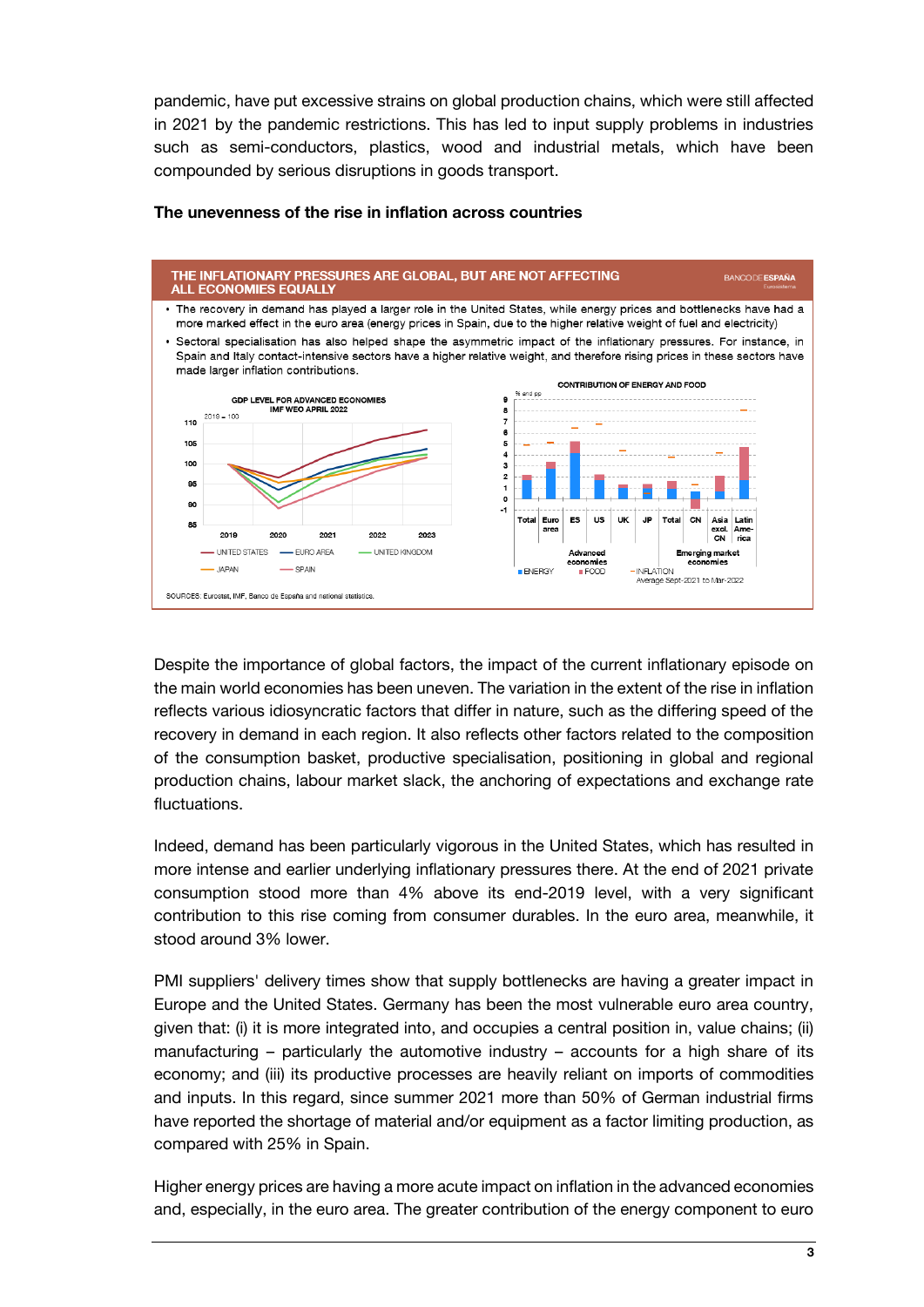area inflation is largely a result of this component accounting for a higher relative share of the consumption basket in the euro area (10.9% of the total versus, for example, 7% in the United States). Moreover, the euro area's high dependence on external energy sources has been compounded by the depreciation of the euro in 2021 and the outbreak of the war in Ukraine, which has also driven up the cost of the energy component of consumption.

The contribution of energy to the rise in inflation in the euro area is particularly important in Spain and, to a lesser degree, Italy, given the larger contribution of the electricity component. In Spain, energy, and electricity in particular, account for a larger share of the consumption basket. While Spanish households devote 11.7% of their budget to energy, the euro area average is 10.9%. Regulatory and price-setting mechanisms are another factor responsible for the notable unevenness in the pass-through to retail prices of the higher wholesale electricity price in euro area countries. For instance, in Spain around 40% of households opt for a dynamic pricing system, characterised by the high frequency of price revision, which explains the higher volatility of the electricity component of inflation and, thus, the faster and stronger pass-through.



The rising inflation is also having an uneven impact on households and firms. In particular, in recent months, low-income households have experienced higher inflation because staple goods, whose prices have shown the highest relative increase in recent times, account for a larger share of their spending.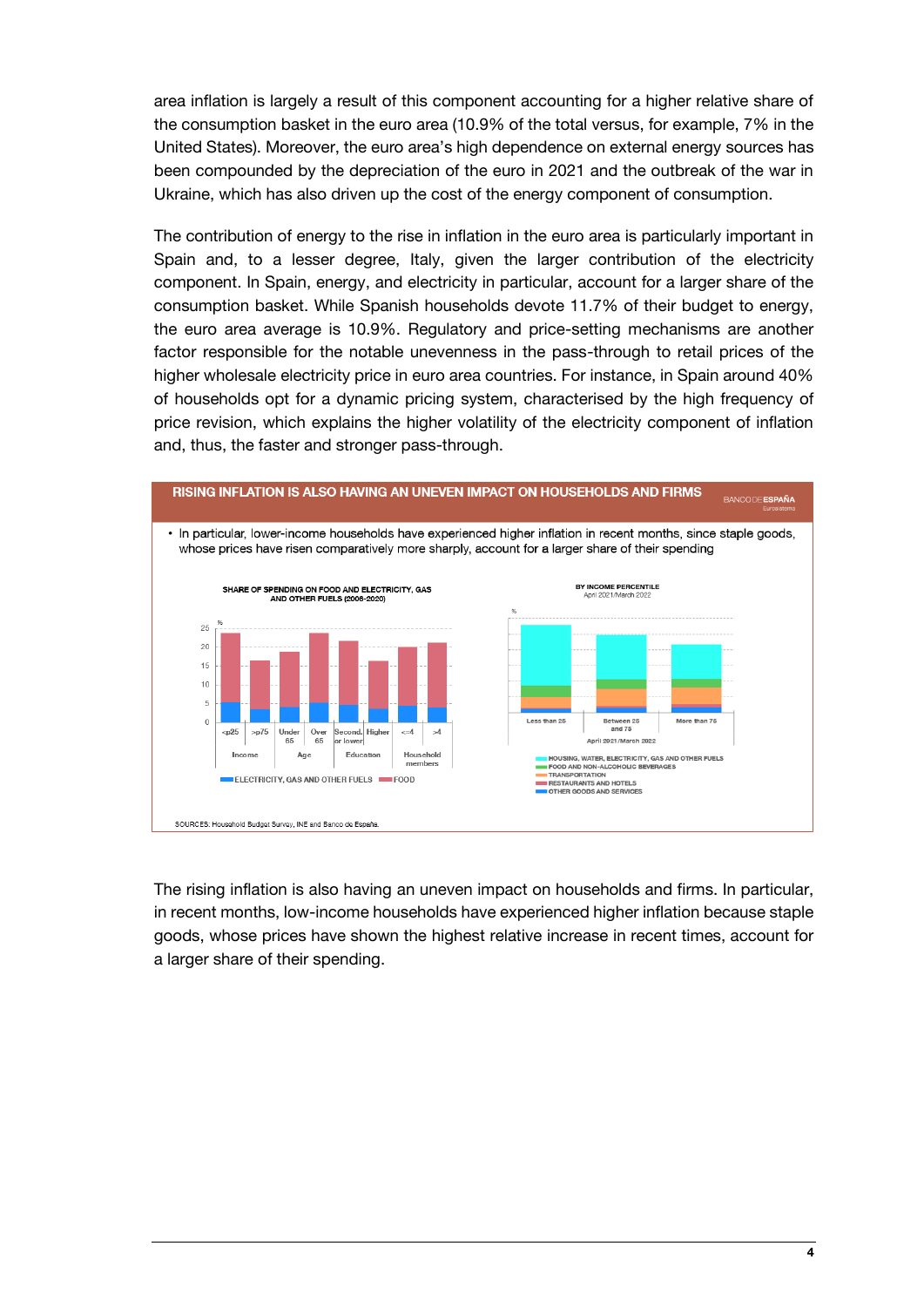

### **The spread of the inflationary episode across products**

Consumer price inflation has gradually spread across the board since the summer of 2021. Thus, underlying inflation, which excludes the most volatile components, has risen rapidly, exceeding 4% by mid-2021 in the United States and 2% since end-2021 in the euro area. In April, the underlying inflation rate (excluding energy and food) reached 3.5% in the euro area (its highest level in the history of the monetary union) and 3.4% in Spain (the highest rate since 2003). According to the preliminary estimate, underlying inflation in the euro area climbed to 3.8% in May.

This has led to a significant rise in the expenditure items in the households' usual consumption basket with a very high inflation rate. In February, around 30% of the expenditure items in households' usual consumption basket experienced inflation above 4% both in Spain and in the euro area. The proportion of consumption basket components recording inflation rates above 2% has increased significantly, from 30% in June last year to 80% in April. Meanwhile, the percentage of items showing year-on-year price falls is at a 15-year low, in contrast to past episodes, such as the 2008 financial crisis.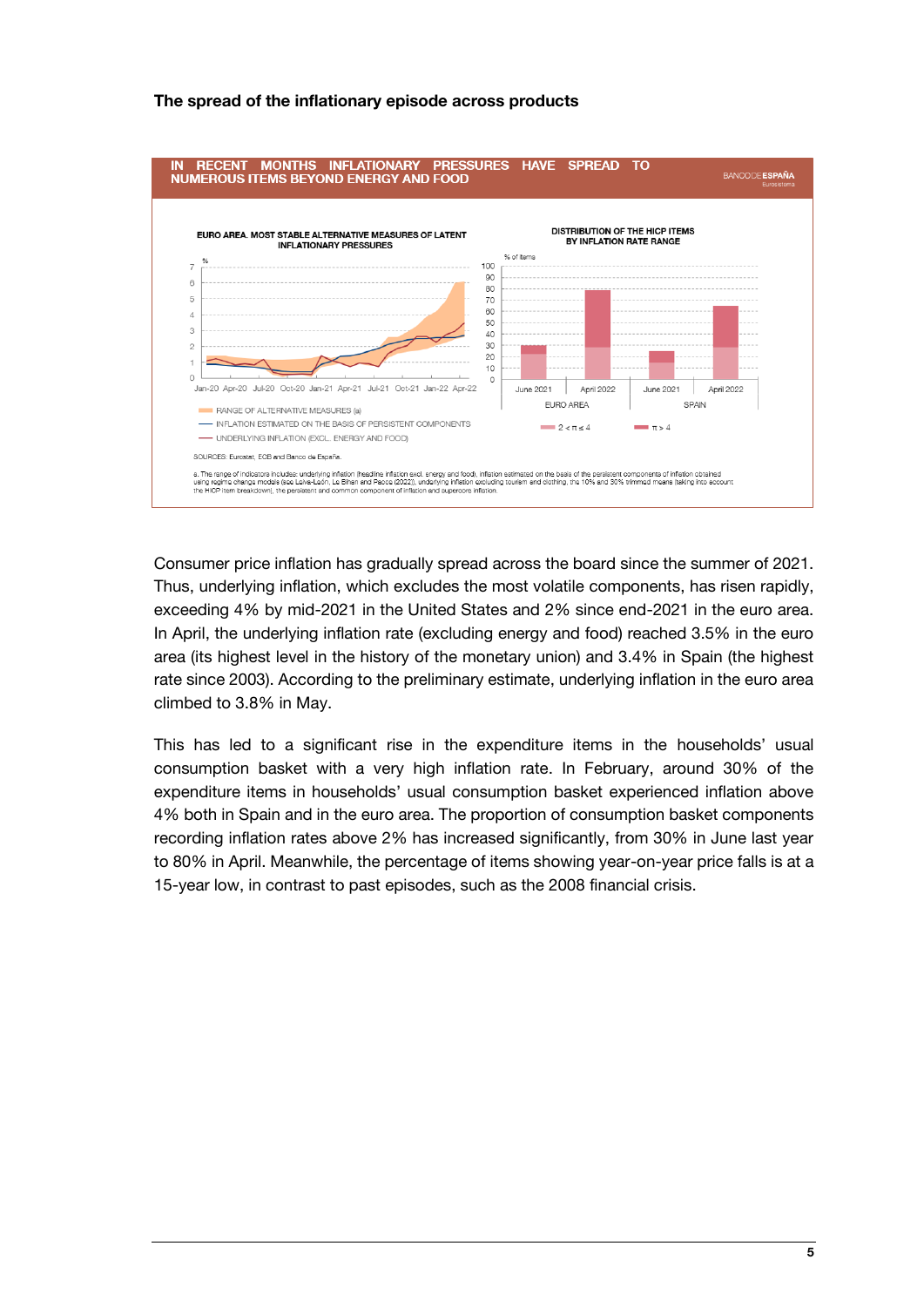#### **The inflation outlook and its determinants**



Looking ahead, the available forecasts indicate that euro area inflation will remain high in the coming months, slowing gradually thereafter towards levels compatible with the ECB's 2% medium-term inflation target.

According to the latest European Commission projections, inflation will peak in the second quarter, and will remain high until the end of 2022, followed by a substantial moderation. In line with the most recent forecasts of other institutions and analysts, inflation will average around 6% in 2022, moderating in 2023 to levels somewhat above 2%, and reaching levels close to 2% in 2024.

However, inflation forecasts have been revised upwards systematically in recent months, since these projections are subject to very high uncertainty. Consumer price dynamics will depend on a number of factors, including developments in the conflict in Ukraine and economic policies. Let me now elaborate on some important determinants of the inflation outlook in the euro area.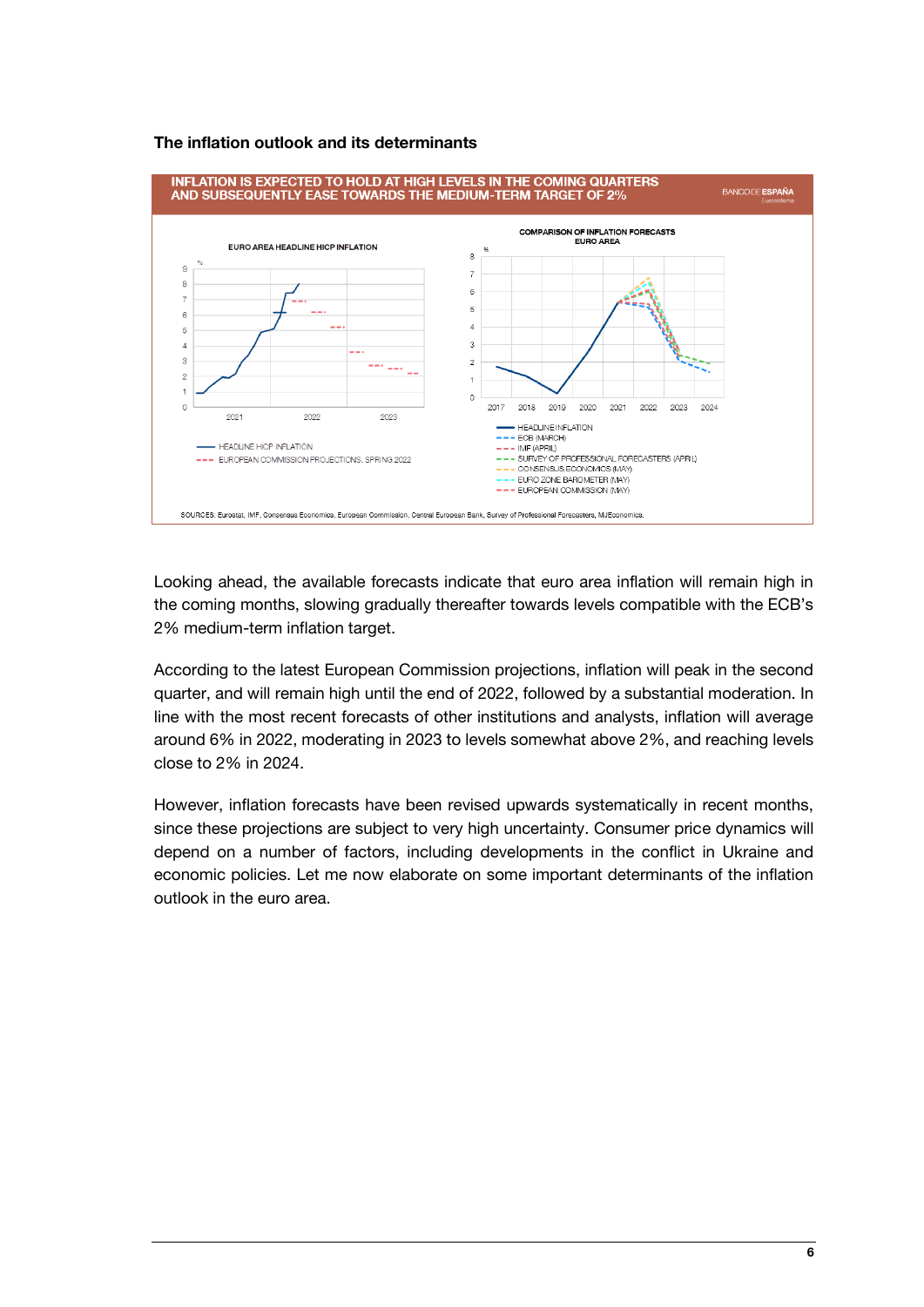

First, the inflation path will much depend on the evolution of cost pressures, mainly energy costs and those related to the global supply chain disruptions. In particular, these projections assume a certain decline in energy commodity prices, in line with futures on international markets, and a gradual disappearance of bottlenecks in the coming months.

Nevertheless, the dynamics of these variables over the coming quarters will largely depend on the scale and persistence of the disruptions caused by the war in Ukraine, and the broad trade sanctions imposed by the western world on Russia and Russian reprisals.

Indeed, the war is creating new commodity price tensions and further disruption in the logistics and supply of essential intermediate goods and commodities. Volatility in commodity prices has been very high and futures prices are discounting extreme uncertainty in the form of risk premia.

The spread of COVID cases in China and the severity of the containment measures adopted by the Chinese authorities have also exacerbated production bottlenecks in recent months.

In this respect, the latest European Commission survey shows that the number of euro area firms citing the shortage of material and/or equipment as a factor limiting production is still extraordinarily high. In April, 55% of the manufacturing firms surveyed reported supply restrictions. In Germany, this figure was 85%.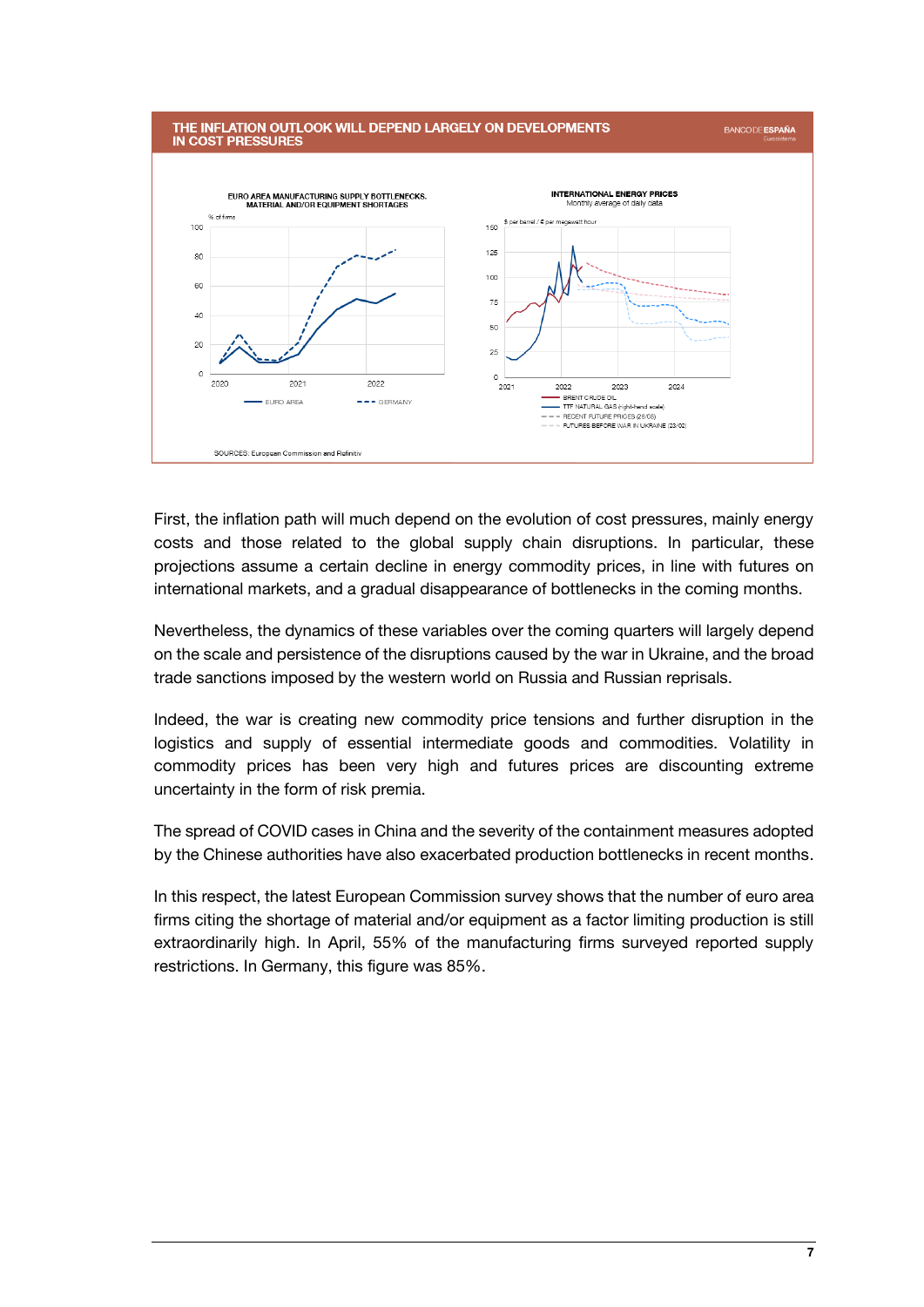

Second, turning to economic activity, the war in Ukraine has triggered large downward revisions to euro area GDP growth forecasts for 2022.

According to the analysts surveyed by Consensus, GDP growth is currently expected to be 2.7% in 2022, compared with forecasts over 4% a few months ago. This slowdown essentially reflects the downward revision of global demand, the intensification of the energy price shock and bottlenecks, the heightened uncertainty and its impact on business and consumer confidence. There have been very significant revisions, reflecting the euro area's geographical proximity to the war zone and its strong commercial ties with Ukraine and Russia, as well as its heavy dependence on external energy sources. These negative effects of the war on economic growth could ultimately reduce inflationary pressures in the medium term.

However, in the short term, a combination of factors continues to support economic growth. The reopening of euro area economies after the latest wave of COVID-19 infections is driving economic activity and employment in the services sector, as can be seen in the recent improvement of the services sector PMI. Also, the fiscal measures adopted to offset the impact of higher energy prices on consumers and businesses and the cushion provided by private savings accumulated during the pandemic will likely underpin consumption and economic activity in the short term. Lastly, the deployment of NGEU funds will support construction and investment.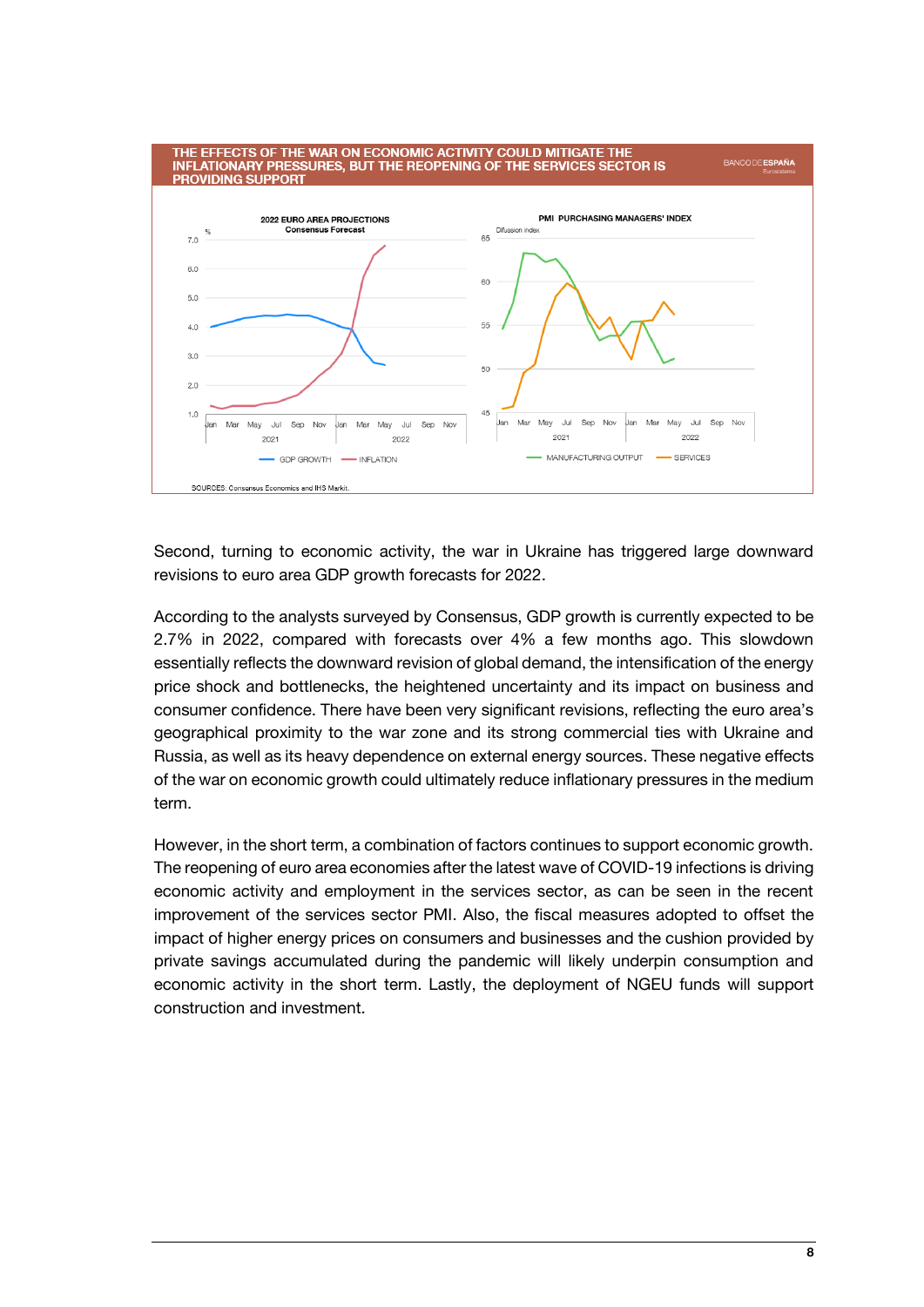

Third, other factors could also have a significant influence on the duration of the current inflationary episode. These include, in particular, the potential indirect and second-round effects on inflation stemming from the latest price increases.

Indirect effects arise when, in an attempt to maintain their profit margins, firms pass through their higher energy costs to the price of their products. As I mentioned earlier, this effect has already been reflected to some extent as price pressures have broadened beyond the energy component of inflation. Profit indicators point to a recovery in 2021 in the euro area, following the sharp fall in 2020, but they appear to show a lower degree of dynamism in Spain and, according to various still incomplete sources, actual decreases in the last stretch of the year and the first quarter of 2022.

In any event, available empirical estimates show that, in the face of a temporary rise in commodity prices, aggregate demand or the severity of production bottlenecks, the response of consumer price inflation is quite persistent and extends over several months.

Second-round effects arise when, in an attempt to preserve their purchasing power, workers demand wage rises in line with inflation, thus driving up labour costs and putting further pressure on final prices. These effects can set in motion a harmful spiral of price and cost increases.

According to the latest evidence, significant second-round or indirect effects are not yet materialising in the euro area. Indeed, the latest data on wage settlements point to employees bearing a considerable loss of purchasing power in recent quarters.

This limited pass-through of prices to wages could partly be the result of the relatively low prevalence of wage indexation clauses, following a long period of low and stable inflation. In 2021, the percentage of euro area private-sector employees covered by indexation clauses was the lowest in recent decades.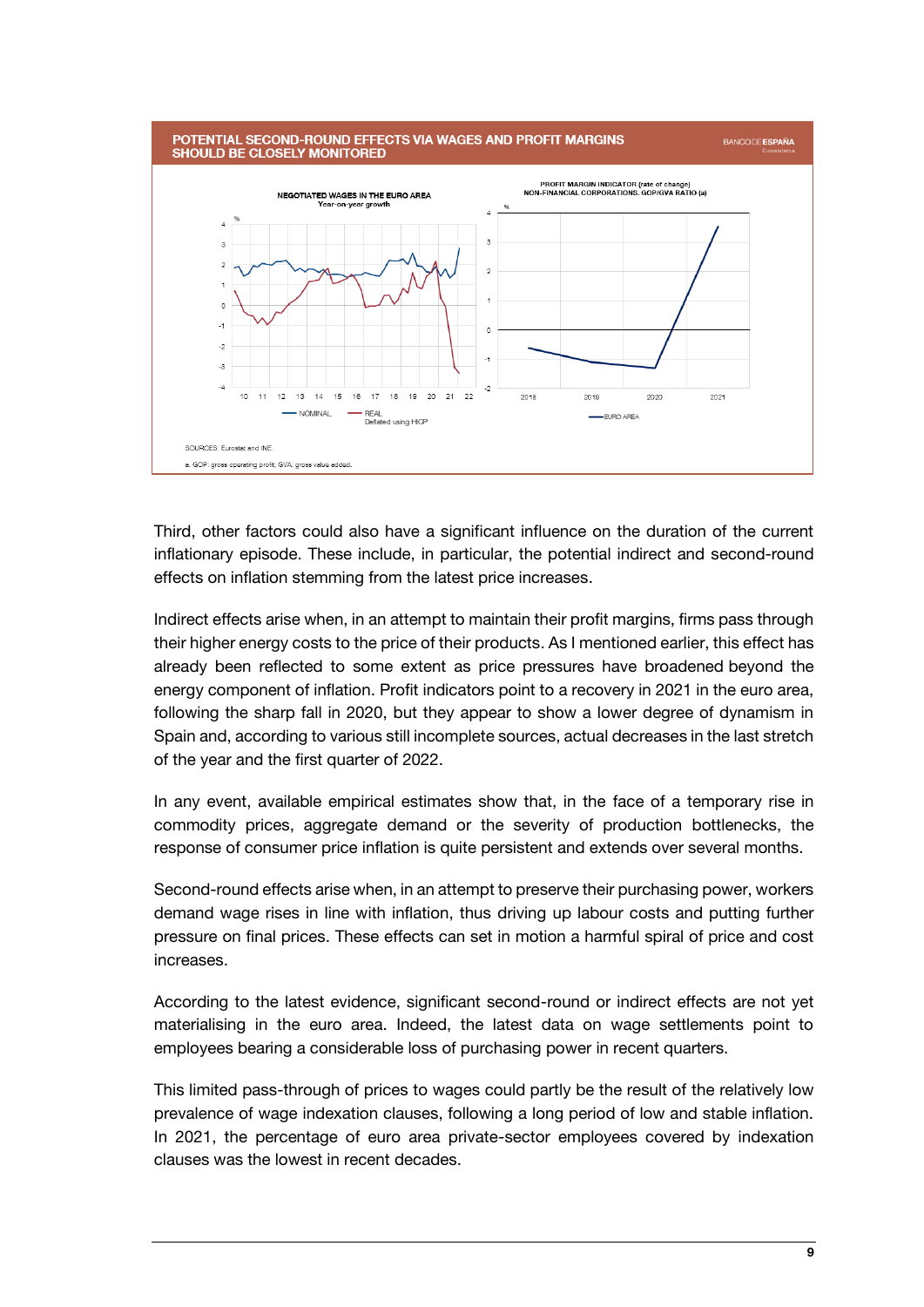However, if inflationary pressures persist, they are more likely to feed into wage negotiations and profit margins and, therefore, to trigger second-round and indirect effects on inflation.

In this regard, during the second half of 2021, the percentage of collective agreements signed in Spain providing wage increases over 3% grew appreciably. Also, in early 2022, wage indexation clauses – which update minimum wage rates if past inflation exceeds a certain level – have become more prevalent in sectoral collective agreements.

In the same vein, several surveys suggest that, in the coming months, businesses could pass through to their product prices part of the higher costs they have borne in many of their inputs over recent quarters.



These latest developments will have to be carefully monitored in the coming quarters.

Fourth, second-round effects would be more likely to emerge if medium and long-term inflation expectations were to become deanchored.

Since mid-2021, market and survey-based indicators of long-term inflation expectations have risen, leaving behind the low levels of the last two years and reaching rates close to, but slightly above, the 2% target. In particular, according to the ECB Survey of Professional Forecasters, long-term inflation expectations for 2026 increased to 2.1% in April. The inflation compensation implicit in the 5-year forward inflation-linked swap rate 5 years ahead – a common market-based indicator – exceeded the 2% reference level in March and hit almost 2.4% in April, although it has recently moderated slightly. In any event, discounting the risk premium, genuine inflation expectations remain close to 2%, albeit with an upward trend.

In short, so far, long-term inflation expectations remain anchored at the 2% target, but they require close monitoring. In this regard, the results of the latest Consumer Expectations Survey (CES) reveal a notable increase in inflation expectations. After remaining firmly anchored at 2%, median expectations for inflation three years ahead increased one percentage point to 3% in March.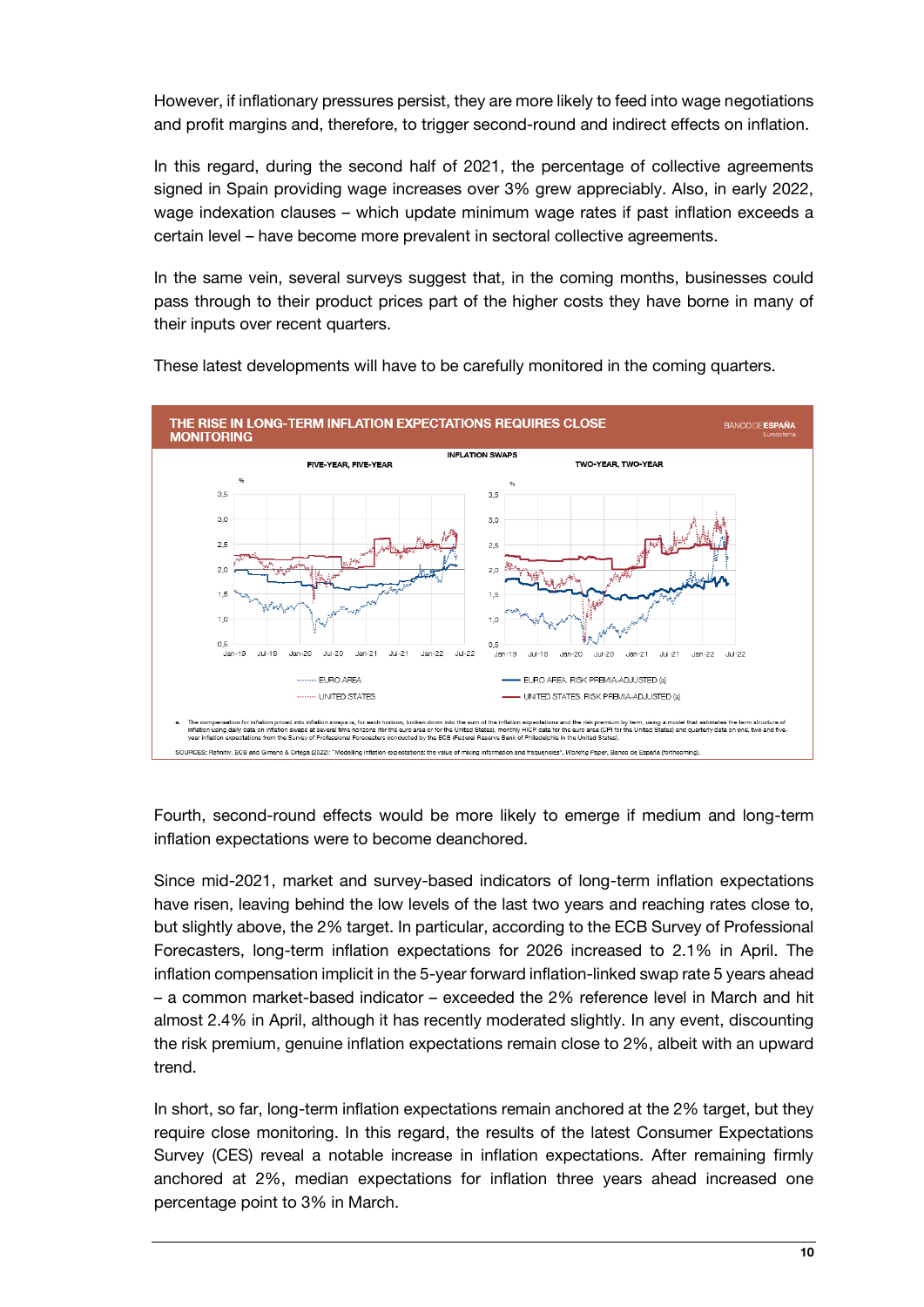In the current setting, it is crucial for economic agents to understand that the euro area, as a net importer of energy and other commodities, is suffering a negative shock to its terms of trade, which translates into an unavoidable loss of purchasing power for the economy as a whole. Attempts by all economic agents to preserve their purchasing power would trigger indirect and second-round effects, which would only increase the economic costs from the shock.

Indeed, this explains why the Banco de España has argued for an incomes agreement. This agreement would consist of an agreement between firms and workers, under the framework of social dialogue, to share the inevitable loss of national income that higher commodity import prices entail. These are goods which we do not have, but which we need for domestic production and consumption.

Last, but not least, a number of structural forces may also shape future inflation dynamics. In the past, we have argued that some transformations, such as globalisation, digitalisation and population ageing, may have contributed to the low-inflation environment during the pre-pandemic period. However, the pandemic and the war could mark a turning point in this trend for two reasons.

First, previous globalisation patterns could reverse to some extent in response to the supply bottlenecks and disruptions that have affected many economies and sectors during the last few years. The global allocation of production and the functioning of international supply chains are being re-evaluated by companies and economic authorities in many countries.

Second, the Russia-Ukraine war and the associated geopolitical tensions point to the need for a faster reduction in Europe's high reliance on fossil fuels, accelerating the green transition.

Both of these processes could impact domestic consumer prices in the medium to long term.



## **Normalisation of the ECB's monetary policy**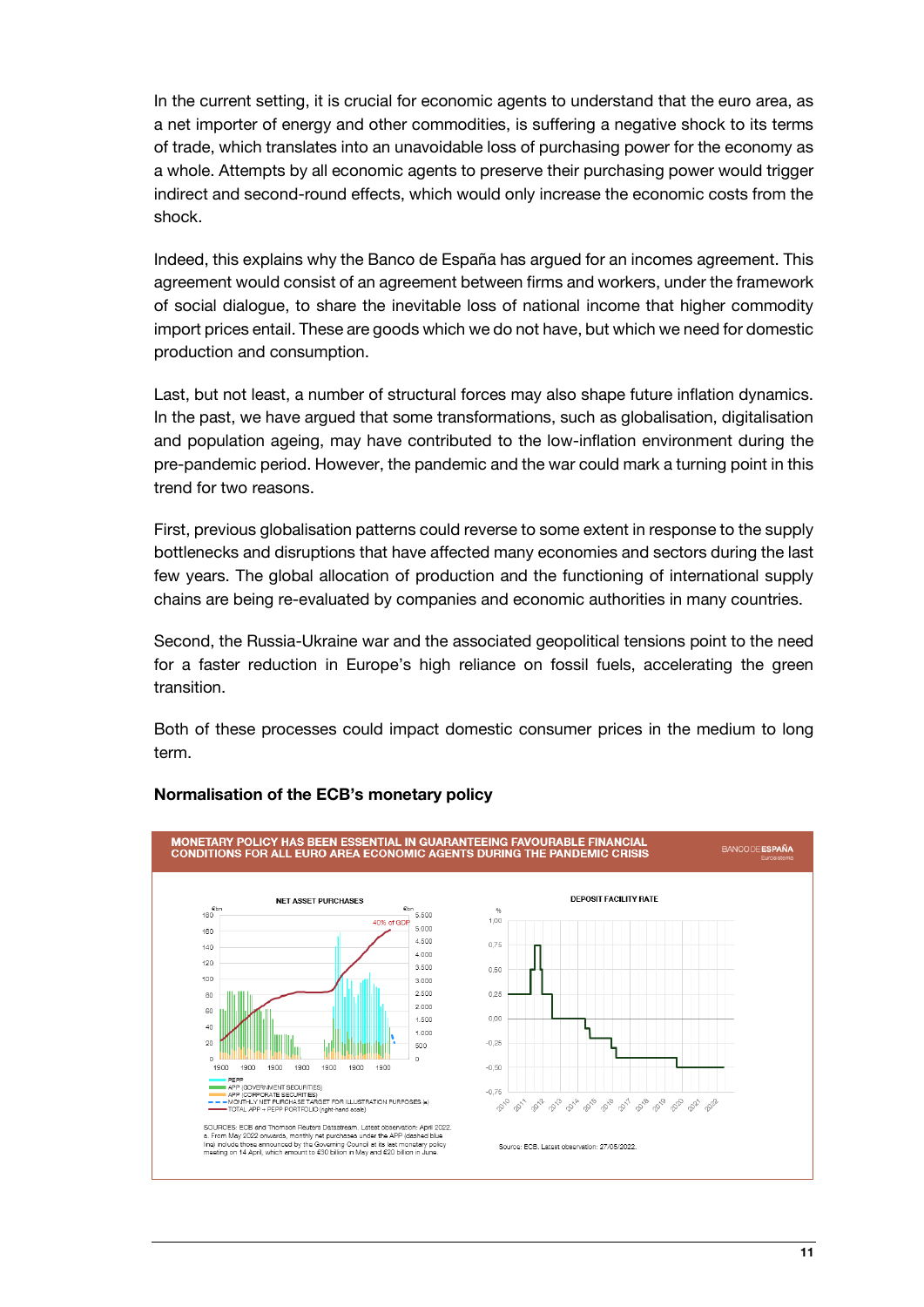Since last December, the ECB has embarked on a process of monetary policy normalisation, from a starting point of a highly accommodative stance. Before the onset of the pandemic, the ECB maintained very accommodative financial conditions through the asset purchase programme (APP) and negative interest rates. The aim was to drive inflation, which had remained persistently below 2%, to levels closer to its target.

During the pandemic, in order to address the risk of financial fragmentation and counter the downward impact on the medium-term inflation outlook, the ECB deployed very forceful measures, including a significant improvement in the conditions of its targeted longer-term refinancing operations (TLTRO) and the creation of the pandemic emergency purchase programme (PEPP).

These steps have proved essential to maintain favourable financial conditions during the crisis and to minimise the impact of the crisis on households, businesses and the public sector across the euro area. This has been particularly important for countries, such as Spain, with high government debt and budget deficit levels at the outset, which would otherwise have had less room for manoeuvre to deploy equally forceful fiscal policies. The flexible use of purchases under the ECB's PEPP has been particularly important for preventing financial fragmentation problems in the euro area.

The ECB's actions going forward should also be seen in the context of the new strategy that we approved in June 2021, which established an inflation target of 2% over the medium term. The ECB's commitment to this target is symmetric, meaning that it considers deviations above and below the target to be equally undesirable. The medium-term orientation means that our decisions are not determined by the short-term dynamics of inflation, but rather by the inflation path projected over a two or three-year horizon.

At the time, this framework was made operational in a new formulation of our rate forward guidance, which establishes three conditions for the rate rise: 1) projected inflation must reach 2% "well ahead of the end of our projection horizon", which can be interpreted as the mid-point of that horizon (about 18 months ahead); 2) it must remain at 2% durably for the rest of the projection horizon; and 3) developments in underlying inflation must be compatible with the inflation rate stabilising at 2% in the medium term. Net purchases under the APP are also linked to these conditions, with the guidance stating that interest rates will only rise some time after the net purchases come to an end.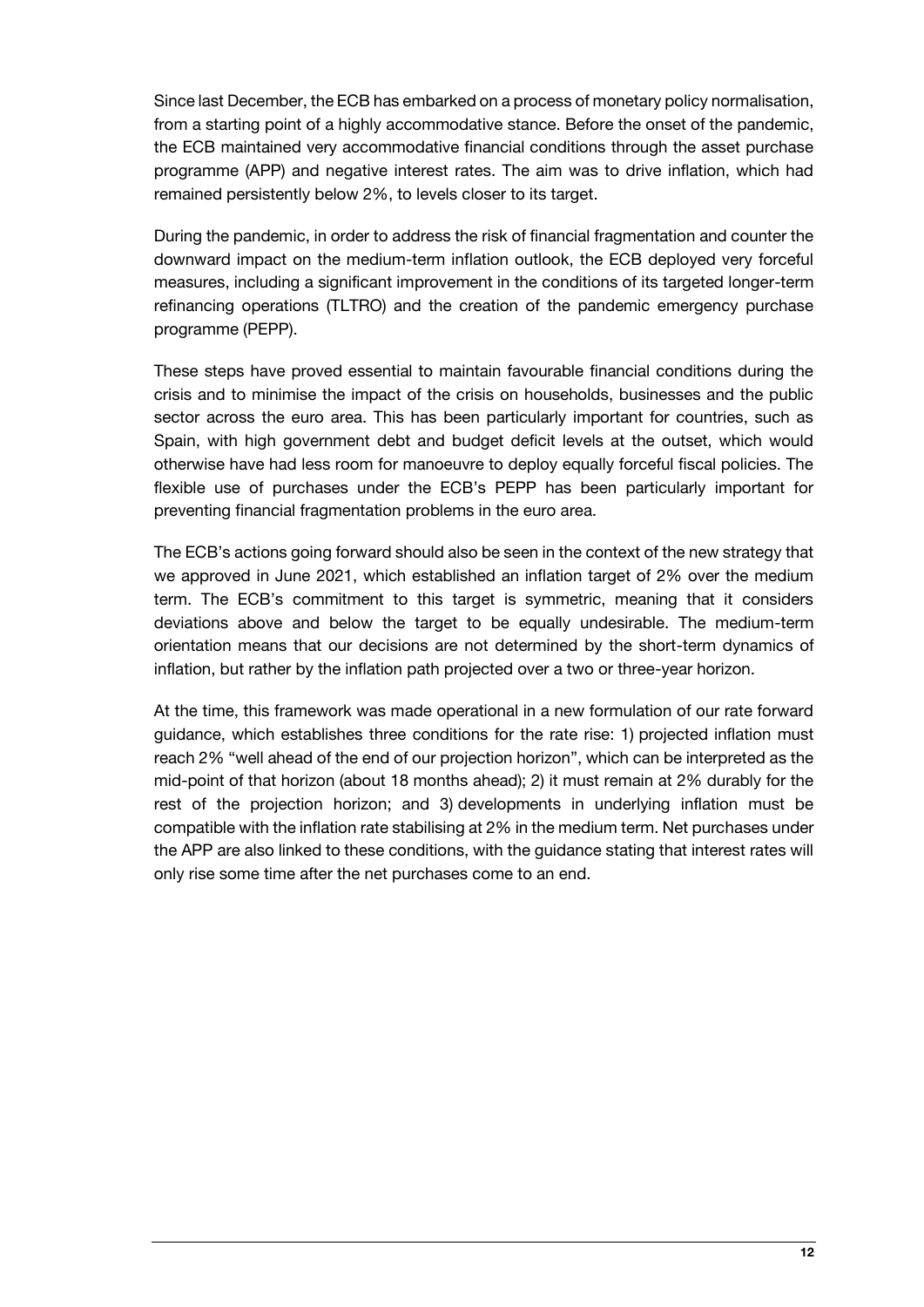#### **NORMALISATION OF THE ECB'S MONETARY POLICY**

• Against a backdrop where inflation expectations over intermediate horizons and in the medium term stand at around 2%, underlying inflation is clearly above 2% and there are risks of upside deviations from the projections, a gradual withdrawal of the extraordinary monetary stimulus is appropriate.

Key aspects of monetary policy normalisation

l

.<br>Net asset purchases under the PEPP ended in March 2022 and in April we announced that purchases under the APP would conclude in Q3. Such purchases should end at the beginning of July, with the first interest rate hike taking place that same month and the exit from negative rates at the end of the quarter.

Interest rate increases should be **gradual and data-dependent**. In order for this process to be gradual, it is essential that inflation expectations remain anchored and that no indirect or second-round effects arise on a scale that could jeopardise such anchoring.

Within the ECB's mandate, under stressed conditions, flexibility will remain an element of monetary policy whenever threats to monetary policy transmission jeopardise the attainment of price stability.

We will take whatever action is needed to fulfil our price stability mandate and to contribute to safeguarding financial stability.

Given this strategy and in the current context, a gradual withdrawal of the extraordinary monetary stimulus is appropriate: inflation expectations over intermediate horizons and in the medium term stand at around 2%, underlying inflation is clearly above 2% and there are risks of upside deviations from the projections.

Thus, last December we announced a step-by-step reduction in the pace of asset purchases. The first step was the decision to discontinue net asset purchases under the PEPP at the end of March 2022, given that the gap with the pre-pandemic medium-term inflation trajectory had been closed. Also, we confirmed that the special conditions applicable under our TLTROs would end in June 2022.

Next, in March we announced the monthly net purchases under the APP would gradually reduce, to conclude in the third quarter conditional on the medium-term inflation outlook. In April, we judged that the evolution of economic indicators reinforced the expectation that net purchases under the APP should be concluded in the third quarter.

Once net asset purchases come to an end, the next step in the normalisation process will be the increase – or "lift-off" – in our interest rates. In this regard, in March we established that any adjustments to our policy rates will take place "some time" after the end of net asset purchases under the APP and will be gradual, a pledge we reaffirmed in April.

In my opinion, given that the inflation outlook is consistent with fulfilling our forward guidance conditions, net purchases under the APP should conclude in early July so that the first interest rate rise can be made during that month and we can exit the current negative rates at the end of Q3.

The first interest rate rise could be followed by further increases. One benchmark that could inform that path is the long-run level of the so-called "natural rate of interest", defined as the interest rate that maintains inflation stable at its target level.<sup>1</sup> According to the estimates

**BANCODE ESPAÑA** 

<sup>&</sup>lt;sup>1</sup> The concept, determinants and implications for monetary policy of the neutral interest rate are discussed in depth in Galesi, Nuño and Thomas (2017). The neutral rate of interest is sometimes also called the "natural rate" or the "equilibrium interest rate". For more details, see Brand et al. (2018). "The natural rate of interest: estimates, drivers, and challenges to monetary policy", ECB *Occasional Paper Series* No 217.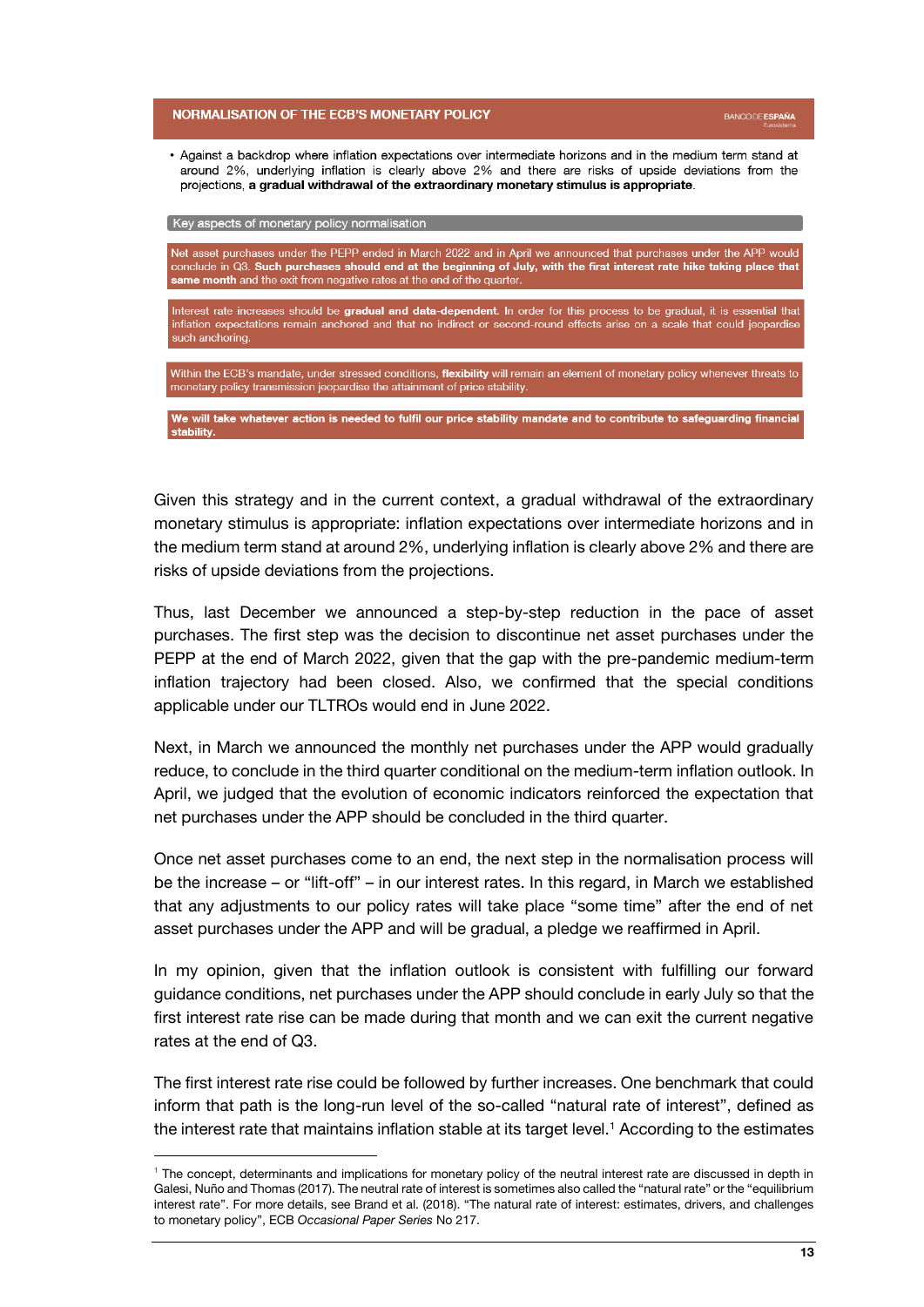available, which are subject to much uncertainty, the natural interest rate is relatively low in the euro area, hovering around or slightly above 1%. This would suggest that, until these levels are reached, the monetary policy stance will continue to be expansionary, at least from a long-term perspective.

In any case, and as we stressed in April, interest rate increases should be gradual. The aim is to avoid abrupt movements, which could be particularly harmful in a setting as uncertain as the current one. This gradualism is also justified by the relatively short distance between the current level of policy rates and the estimates for the long-run natural interest rate that I mentioned before.

However, in order for us to adopt this gradual normalisation approach, it is essential that inflation expectations remain anchored at the 2% target and that no second-round effects arise on a scale that could jeopardise such anchoring.

Nevertheless, we do not have pre-established guidelines for the normalisation. As I have just said, after the first interest rate movements, in principle further rises could be made over the following quarters until reaching, for example, levels in line with the natural rate of interest, assuming the medium-term inflation outlook remains around our target. But it should be borne in mind that the current uncertainty relates to aspects of such importance for future inflation as the course of the war, the clearing of the global transport and production bottlenecks, the extent to which second-round effects materialise, globalisation dynamics and energy and climate change policies. We will therefore have to fine-tune the normalisation process based on the incoming data. It is not optimal to pre-commit to any specific interest rate path, much less so in the current uncertain context.



We will act with total flexibility and adopt the measures needed to fulfil our mandate and contribute to safeguarding financial stability. Along the path to a more neutral interest rate configuration, flexibility is particularly important to preventing the emergence of threats to the smooth transmission of monetary policy throughout the euro area. As I mentioned earlier, the pandemic has shown that, under stressed conditions, flexibility in asset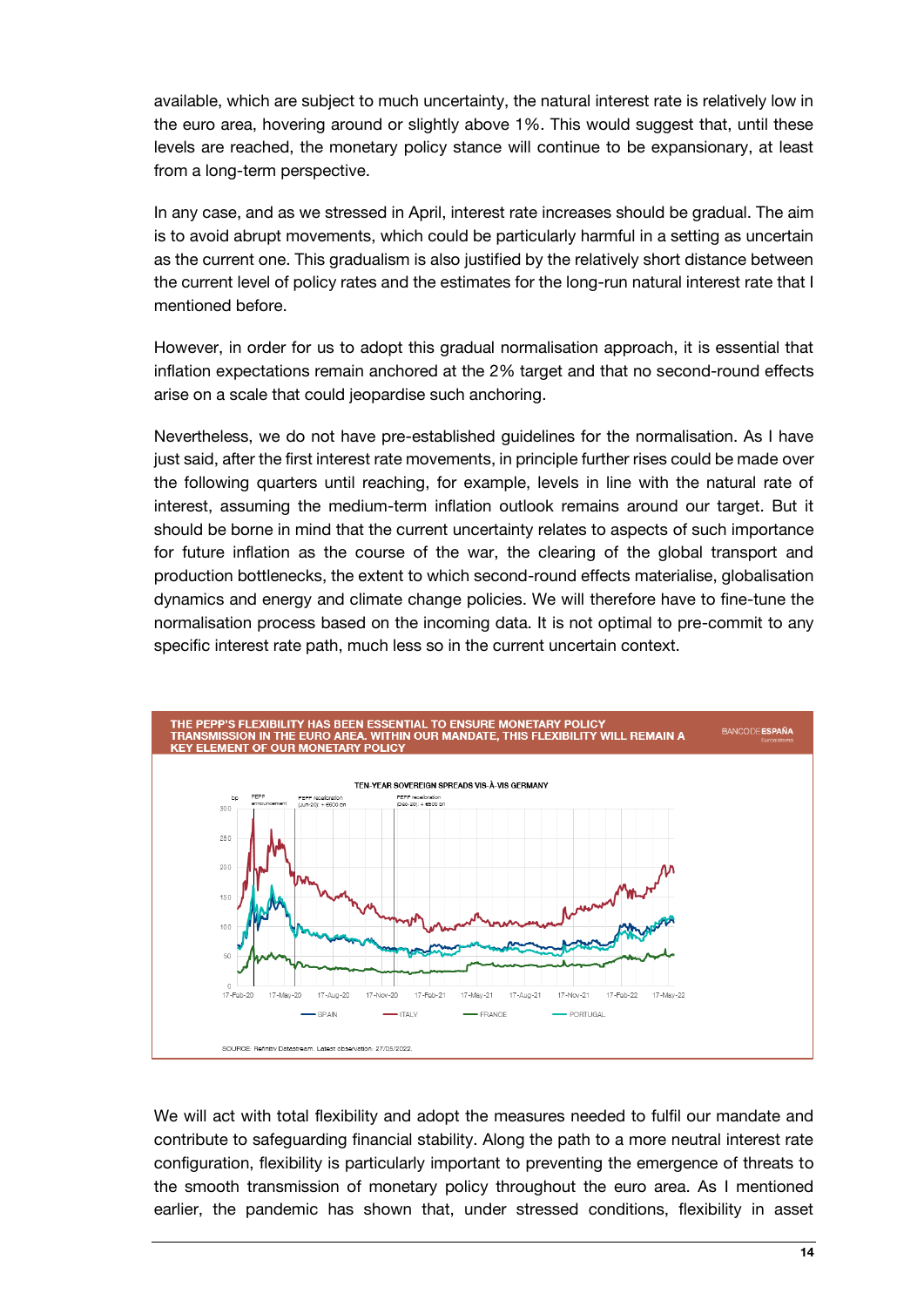purchases effectively helps to counter these threats. Within our mandate, this flexibility will remain a cornerstone of our monetary policy.

One example of this commitment to flexibility is our pledge to adjust PEPP reinvestments flexibly across time, asset classes and jurisdictions in the event of renewed market fragmentation related to the pandemic. In addition, we have shown in the past that we are able to quickly design and deploy new instruments to secure monetary policy transmission.



In step with the communication of this process of monetary policy normalisation, market expectations of policy rate hikes have been brought forward since December. The prospect of a normalisation of the monetary policy stance has also been reflected in an upturn in short and long-term interest rates in the euro area. Specifically, the 10-year OIS rate, which proxies the euro area long-term risk-free interest rate, has risen by about 135 bp since the beginning of the year, while the 12-month EURIBOR has increased by 86 bp. The risk premium on Spanish government debt increased by 30 bp in this period.

## **Conclusions**

In sum, since mid-2021, euro area inflation has maintained a clear upward trend. This has intensified in recent months and spread, albeit to a lesser extent, to underlying inflation.

The analysts' consensus expects inflation to remain high in the coming months, but to slow gradually as from the final stretch of the year, assuming there are no new inflationary shocks, towards levels compatible with the ECB's target of 2%. This outlook is supported by the medium and long-term inflation expectation indicators drawing on financial markets and surveys of experts.

However, the upside risks surrounding the inflation outlook have increased. The greater persistence and intensification of inflationary pressures have driven up the likelihood of the indirect and second-round effects becoming more acute. Although these effects have not